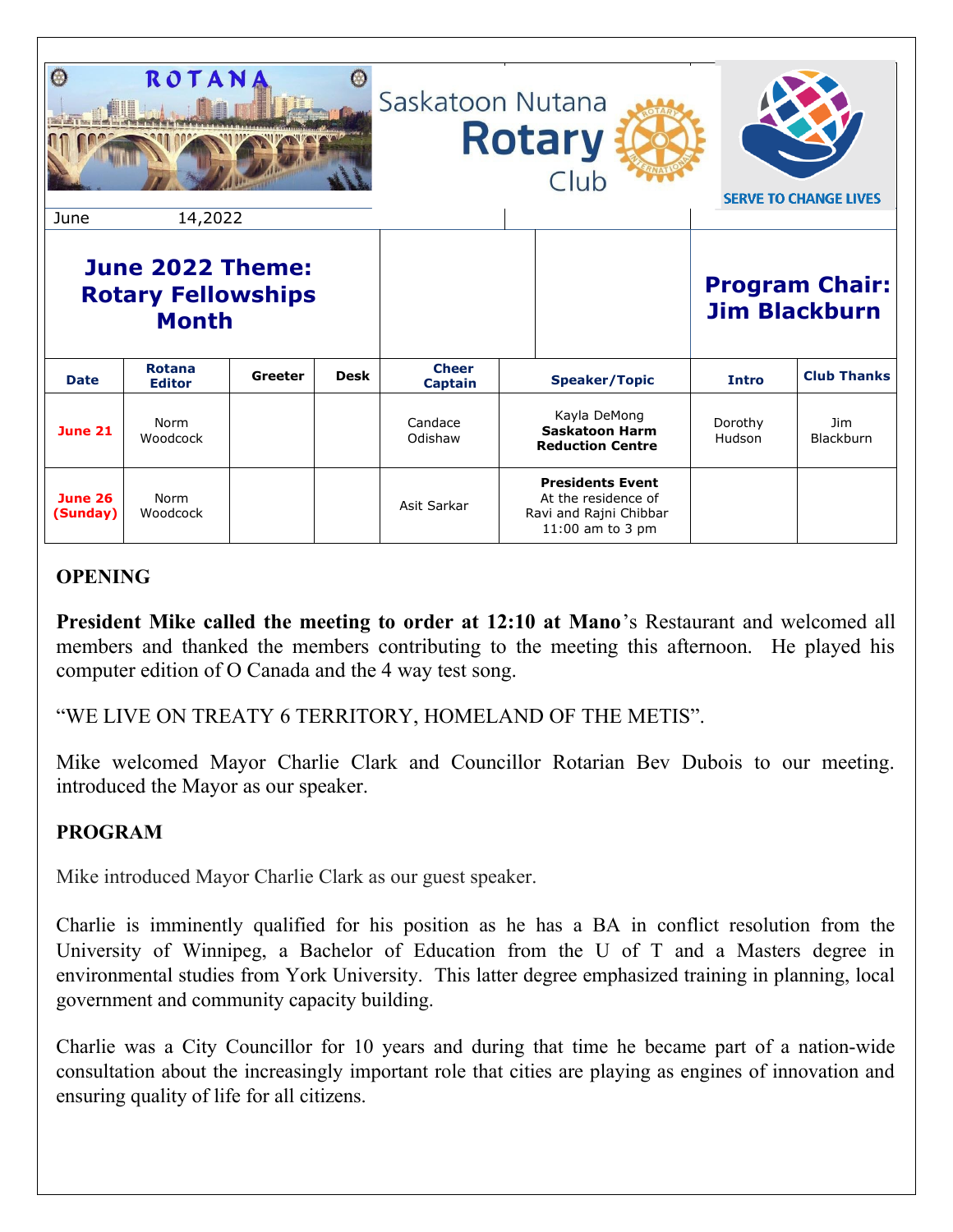He is married to Sarah Buhler a law professor at the U of S and they have 3 children. Mike has been instrumental in introducing then to soccer!

Mayor Clark noted how great it was to be at an actual Rotary Meeting after 2 years of Covid. He paid tribute to the work of Rotary Clubs for Saskatoon including the work the Saskatoon Club is doing at the former Lawn Bowling facility. He noted how it enjoys working with the city rather than being involved with provincial or federal politics with the constant "we/they approach"!

He paid tribute to BPH's recent announcement as well as the new mine in Northern Saskatchewan. He discussed how they worked to keep the City running during the last 2 years and he complemented the city workers, health care workers and everyone for their concerted efforts and readjusting during the pandemic.

He talked about the changes all ready occurring in the downtown area as well as the new structures including the downtown arena/convention centre; places for families to gather, living accommodation for the homeless.

We are still one of the four Canadian cities that still has a triple A rating!

Candace thanked Charlie for his excellent presentation.

## **ANNOUNCEMENTS**

- This is a repeat of an email Candace sent to all members earlier in the week

"Our President's BBQ will be held on Sunday, June 26th at Ravi and Rajni Chibbar's home located at 519 Forsythe Crescent. It will commence at 11 am and go until 3 pm. Main course for lunch will be salmon and a rice dish so if the members would like to bring a salad, appetizer or dessert, that would be great. Of course this invitation is open to all members and their spouses or significant others. Please **RSVP** to me so we have an idea of numbers. Feel free to bring yourself a beverage as well as a chair, though Ravi has about 20 in case you forget. When you get to Ravi's you will go to the back of the house using the left hand side walk way.

We will have entertainment from Stan, Jim G and Betty Anne, a short program and of course lots of friend and fellowship.

Rain or shine, (lots of covered outside and inside area) we are hoping for a great get together.

### **Look forward to your RSVPs.**"

- Summer meetings will be biweekly on July 5 and 19, August 2,16, and  $30<sup>th</sup>$ .

-RYLA students require rides to/from Regina on August 8 & 13. Please let Mike know if you are available to provide do this service.

# **CHEER CAPTAIN**

**Dorothy** asked a series of questions relating to Saskatoon area and we did much better than usual!!